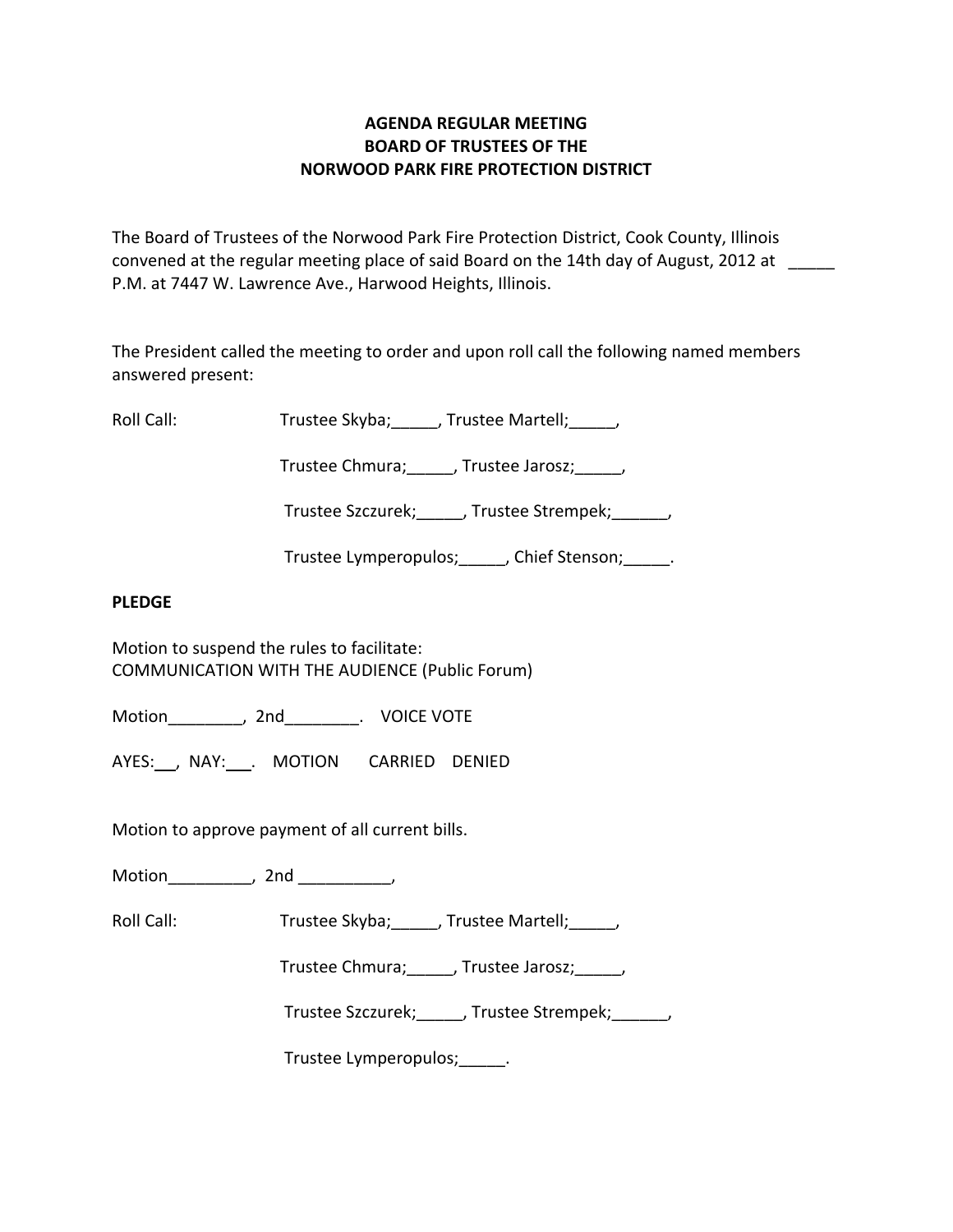Motion to approve the minutes of the Regular meeting held July  $10^{\text{th}}$ , 2012.

Motion\_\_\_\_\_\_\_\_\_, 2nd \_\_\_\_\_\_\_\_\_\_,

Roll Call: Trustee Skyba; J. Trustee Martell; Trustee Martell;

Trustee Chmura; frustee Jarosz; frustee Jarosz;

Trustee Szczurek; J. Trustee Strempek; J.

Trustee Lymperopulos;\_\_\_\_\_.

### **TREASURER'S REPORT:**

Motion to approve the Treasurer's report as presented from the Financial Statement for July 2012.

Motion the motion of the motion of the motion of the motion of the motion of the motion of the motion of the m<br>Second motion of the motion of the motion of the motion of the motion of the motion of the motion of the motio<br>

Roll Call: Trustee Skyba; J. Trustee Martell; Trustee Martell;

Trustee Chmura;\_\_\_\_\_, Trustee Jarosz;\_\_\_\_\_,

Trustee Szczurek;\_\_\_\_\_, Trustee Strempek;\_\_\_\_\_\_,

Trustee Lymperopulos;\_\_\_\_\_.

**Chief's Report:**

Motion to accept the Chief's Report for July 2012 as presented.

Motion \_\_\_\_\_\_\_\_, 2nd \_\_\_\_\_\_\_\_, VOICE VOTE

AYES;\_\_\_\_\_\_, NAY\_\_\_\_\_\_. MOTION CARRIED DENIED

**President's Report:**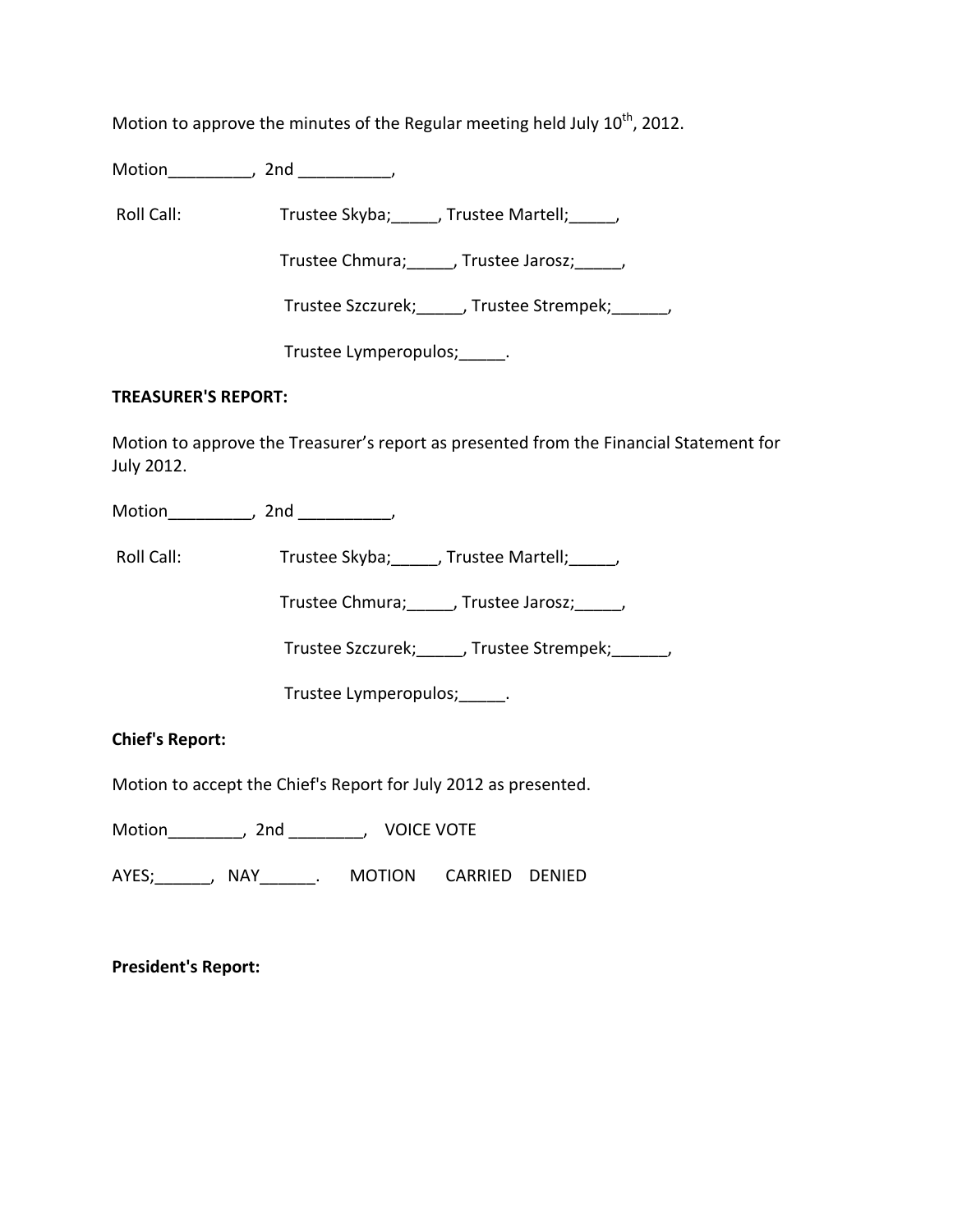### **Committee Reports:**

Finance Committee‐

Building and Equipment Committee‐

Technology and PR Media Committee‐

Policy Committee‐

Pension Fund‐

**Old Business:**

#### **New Business:**

Motion to adopt and approve Ordinance #12‐4, the Norwood Park Fire Protection District Budget and Appropriation for fiscal year 2012‐2013.

Motion\_\_\_\_\_\_\_\_\_, 2nd \_\_\_\_\_\_\_\_\_\_,

Roll Call: Trustee Skyba; \_\_\_\_\_, Trustee Martell; \_\_\_\_\_,

Trustee Chmura;\_\_\_\_\_, Trustee Jarosz;\_\_\_\_\_,

Trustee Szczurek; J. Trustee Strempek; J.

Trustee Lymperopulos;\_\_\_\_\_.